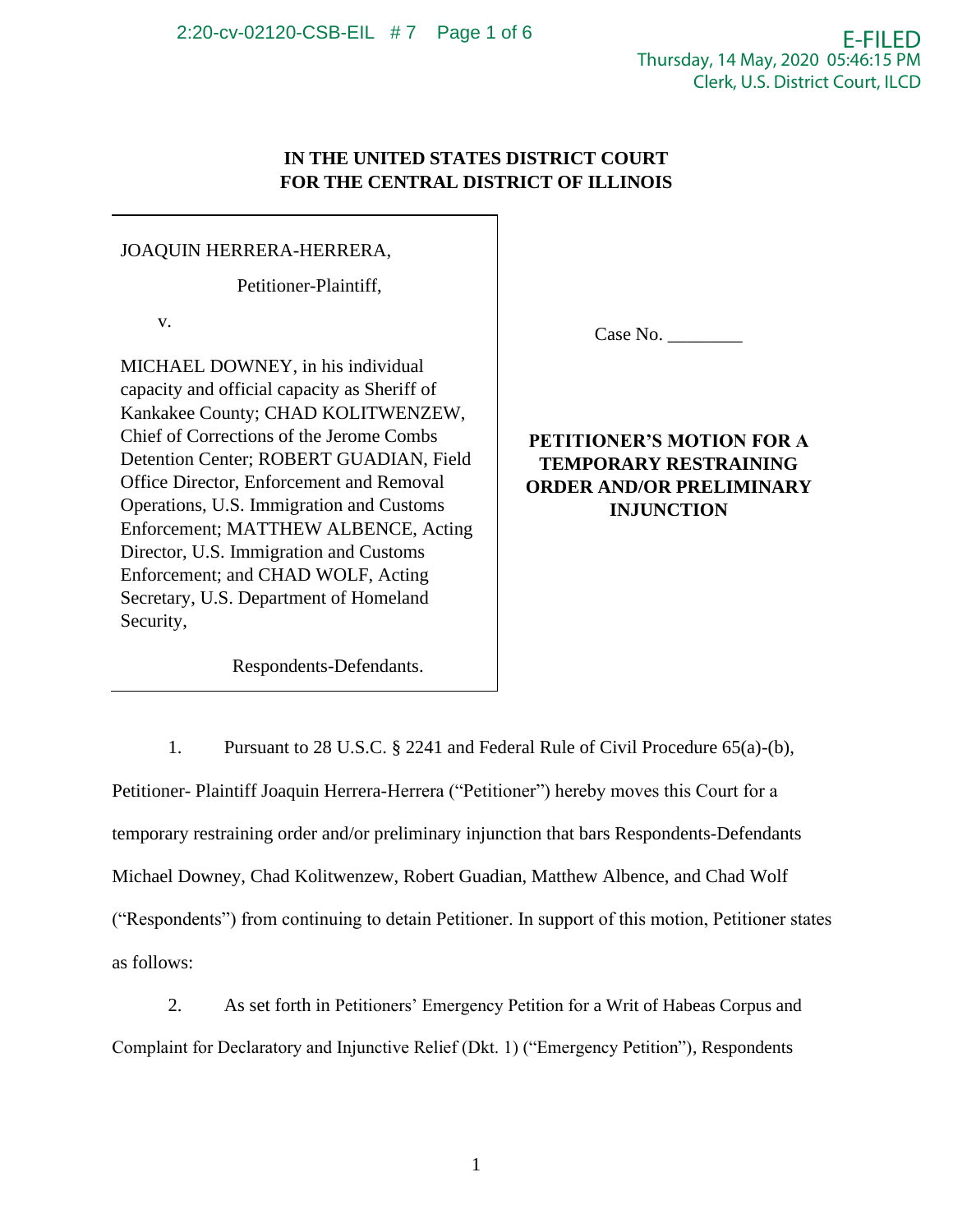### 2:20-cv-02120-CSB-EIL # 7 Page 2 of 6

detain Petitioner in conditions that violate the Due Process Clause of the Fifth Amendment to the U.S. Constitution.

3. Petitioner brings this Motion for a Temporary Restraining Order and/or Preliminary Injunction ("TRO Motion") to enforce Claim One of the Emergency Petition, which challenges Respondents' detention of Petitioner, who is a civil immigration detainee, in conditions that pose an objectively unreasonable risk to Petitioner's health and life, and thereby constitute unlawful punishment and cruel treatment in violation of the Due Process Clause of the Fifth Amendment to the U.S. Constitution.

4. As set forth in the Memorandum of Law in Support of Petitioner's Emergency Petition and Motion for a Temporary Restraining Order and/or Preliminary Injunction ("MOL"), Petitioner has satisfied the four-part test for the issuance of a temporary restraining order and preliminary injunction. Petitioner is likely to succeed on the merits of his constitutional claim and will suffer irreparable harm in the form of a high likelihood of serious illness or death from COVID-19 unless the requested injunctive relief is granted. Respondents have no legally cognizable interest in detaining Petitioner in clear violation of their constitutional rights, and granting the requested injunctive relief will not result in any foreseeable, serious harm to Respondents or the public. To the contrary, it is in the public interest for Respondents to respect constitutional rights to due process and to avoid the rampant spread of COVID-19 in the Jerome Combs Detention Center, which threatens detainees, jail staff and their families, and the public at large.

5. Through the undersigned counsel, Petitioners gave notice to Assistant U.S. Attorneys Hilary W. Frooman and John David Hoelzer and Kankakee County State's Attorneys Jim Rowe and Nancy Ann Nicholson of the filing of this action, the Emergency Petition and attached declarations, this motion for a temporary restraining order and/or preliminary injunction, and the memorandum of law in support of this motion. All documents filed with this Court, including those accompanying this

2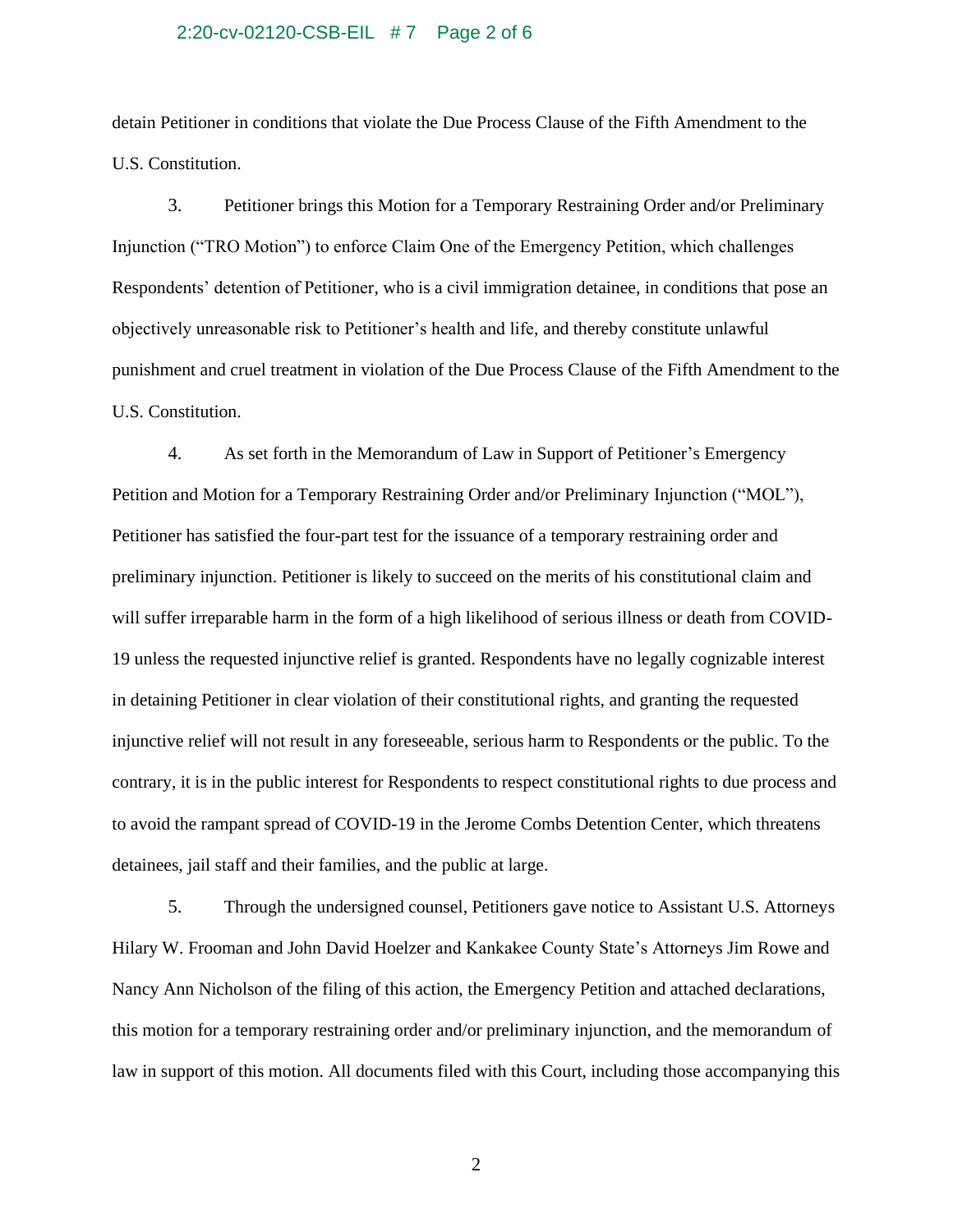# 2:20-cv-02120-CSB-EIL # 7 Page 3 of 6

motion, are being served electronically on Attorneys Frooman, Hoelzer, Rowe, and Nicholson, within moments of filing.

6. Petitioner requests that the Court immediately schedule a hearing and issue a temporary restraining order and/or preliminary injunction that bars Respondents from continuing to detain Plaintiff in violation of his constitutional rights.

WHEREFORE, Petitioner respectfully requests that this Court enter a temporary restraining order and/or preliminary injunction to enjoin Respondents from continuing to detain Petitioner in violation of his constitutional rights.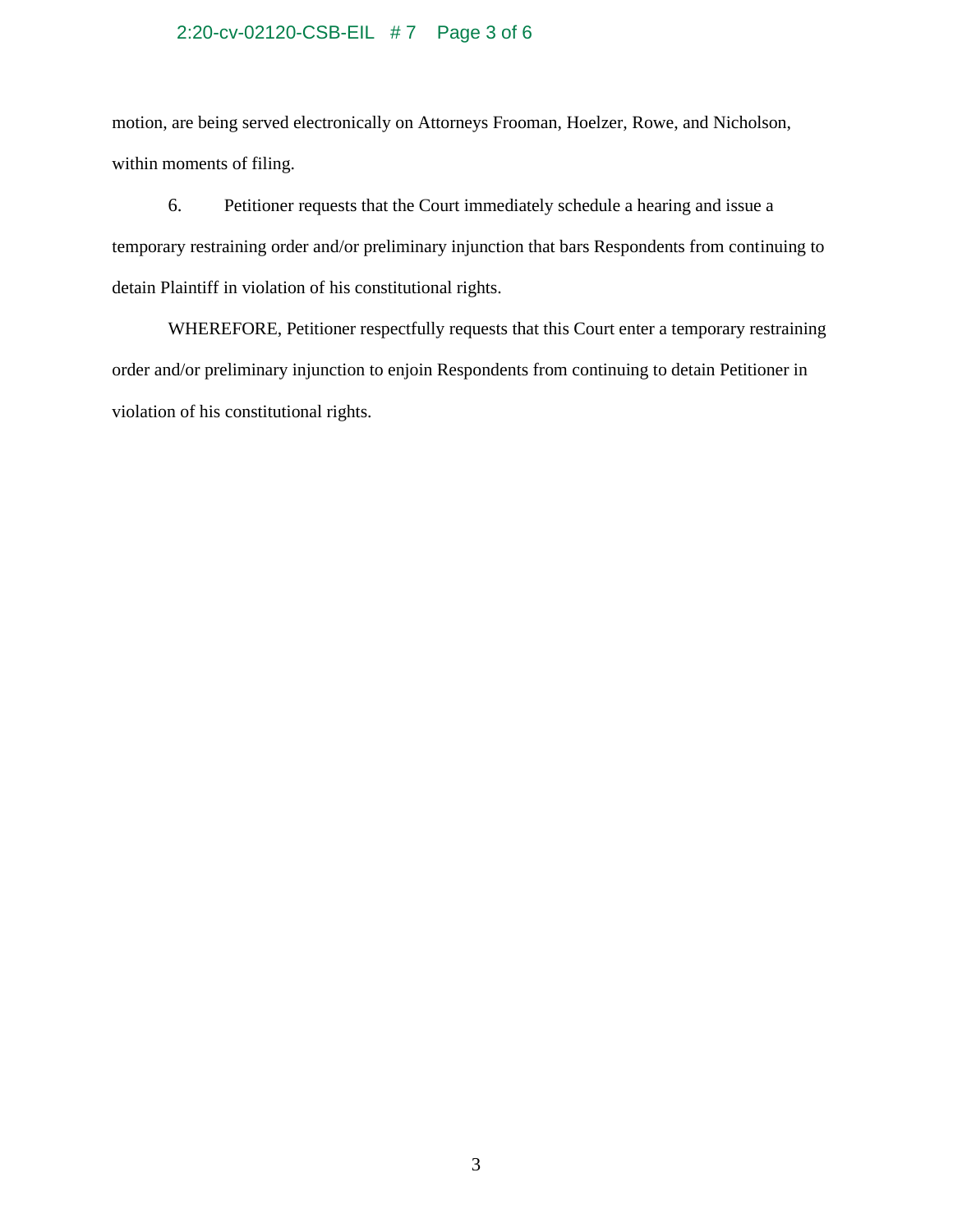Michael Tan\* Malita Picasso AMERICAN CIVIL LIBERTIES UNION FOUNDATION 125 Broad Street, 18<sup>th</sup> Floor New York, NY 10004 (212) 549-2500 mtan@aclu.org [mpicasso@aclu.org](mailto:mpicasso@aclu.org) [dladin@aclu.org](mailto:dladin@aclu.org)

David Fathi\* Eunice H. Cho\* AMERICAN CIVIL LIBERTIES UNION FOUNDATION 915 15th St. N.W., 7th Floor Washington, DC 20005 (202) 548-6616 [dfathi@aclu.org](mailto:dfathi@aclu.org) [echo@aclu.org](mailto:echo@aclu.org)

*Counsel for Petitioner-Plaintiff \* Admission pending.*

Dated: May 14, 2020 Respectfully Submitted,

/s/ Rebecca K. Glenberg *Counsel for Petitioner-Plaintiff.*

Nusrat J. Choudhury\* Rebecca Glenberg Juan Caballero\* Aarón Siebert-Llera Ana Torres\* ROGER BALDWIN FOUNDATION OF ACLU, INC. 150 North Michigan Avenue, Suite 600 Chicago, IL 60601 (312) 207-9740 nchoudhury@aclu-il.org rglenberg@aclu-il.org [jcaballero@aclu-il.org](mailto:jcaballero@aclu-il.org) [asiebert-llera@aclu-il.org](mailto:asiebert-llera@aclu-il.org) atorres@aclu-il.org

Colby A. Kingsbury David Sudzus Catherine M. Masters Ehren M. Fournier FAEGRE DRINKER BIDDLE & REATH LLP 311 S. Wacker, Suite 4300 Chicago, IL 60606 (312) 212-6500 [colby.kingsbury@faegredrinker.com](mailto:Colby.Kingsbury@faegredrinker.com) [david.sudzus@faegredrinker.com](mailto:david.sudzus@faegredrinker.com) catherine.masters@faegredrinker.com ehren.fournier@faegredrinker.com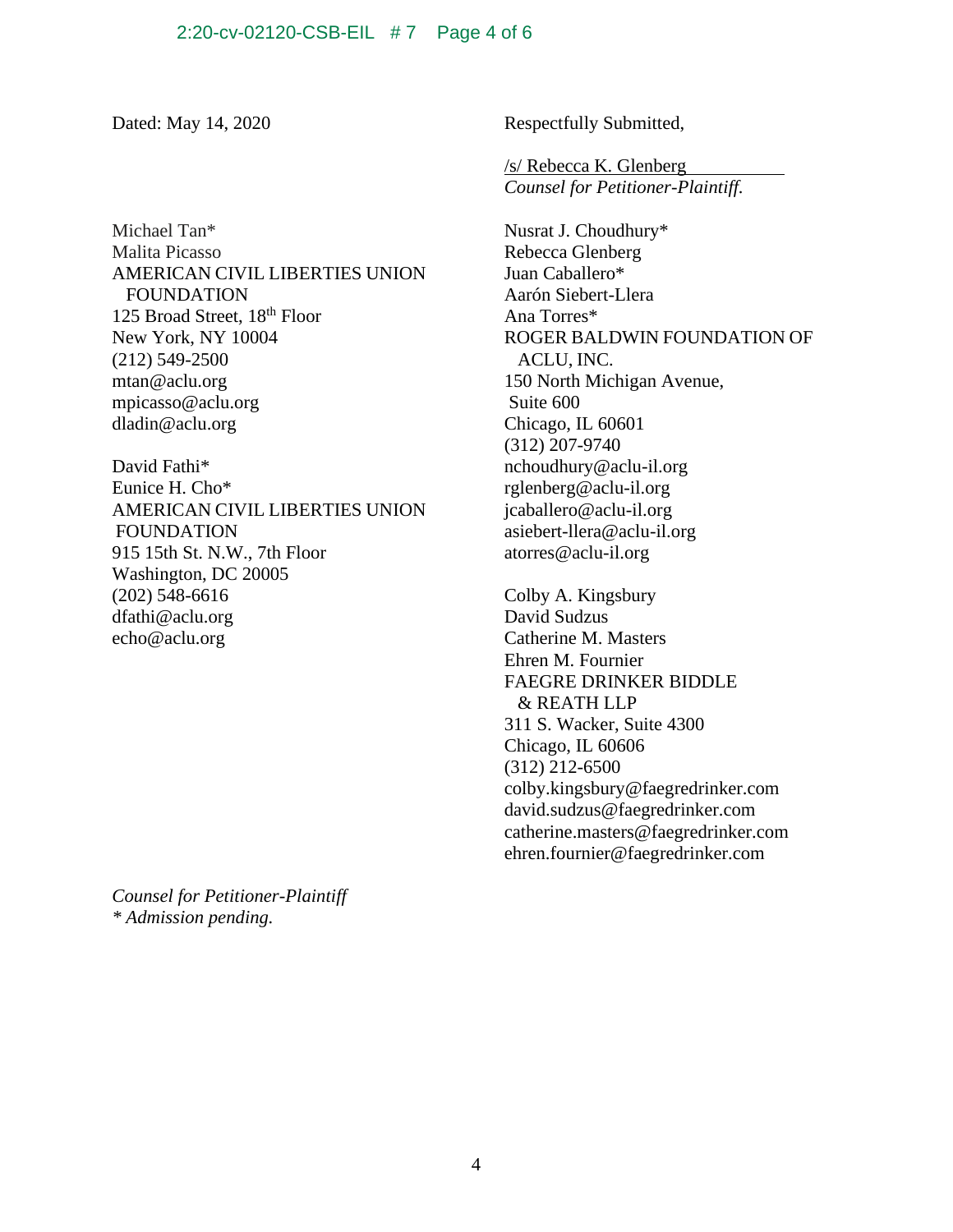# **CERTIFICATE OF SERVICE**

The undersigned, an attorney, certifies that on May 14, 2020, she caused a copy of the above and foregoing PETITIONER'S MOTION FOR A TEMPORARY RESTRAINING ORDER AND/OR PRELIMINARY INJUNCTION to be served on the following:

## *By Summons Process Service:*

Michael Downey, Sheriff Sheriff of Kankakee County 3000 Justice Way Kankakee, IL 60901

Chad Kolitwenzew Chief of Corrections of the Jerome Combs Detention Center 3050 Justice Way Kankakee, IL 60901

## *By US Certified Mail:*

Robert Guadian Enforcement and Removal Operations U.S. Immigration and Customs Enforcement 101 W Ida B Walls Drive, Suite 4000 Chicago, IL 60605

Matthew Albence Deputy Director and Senior Official Performing the Duties of the Director of U.S. Immigration and Customs Enforcement 500 12th St., SW Washington, DC 20536

Chad Wolf Acting Secretary of Homeland Security Office of Executive Secretary, MS 0525 2707 Martin Luther King Jr. Ave SE Washington, DC 20528

Attorney General of the United States U.S. Department of Justice 950 Pennsylvania Avenue, NW Washington, DC 20530-0001